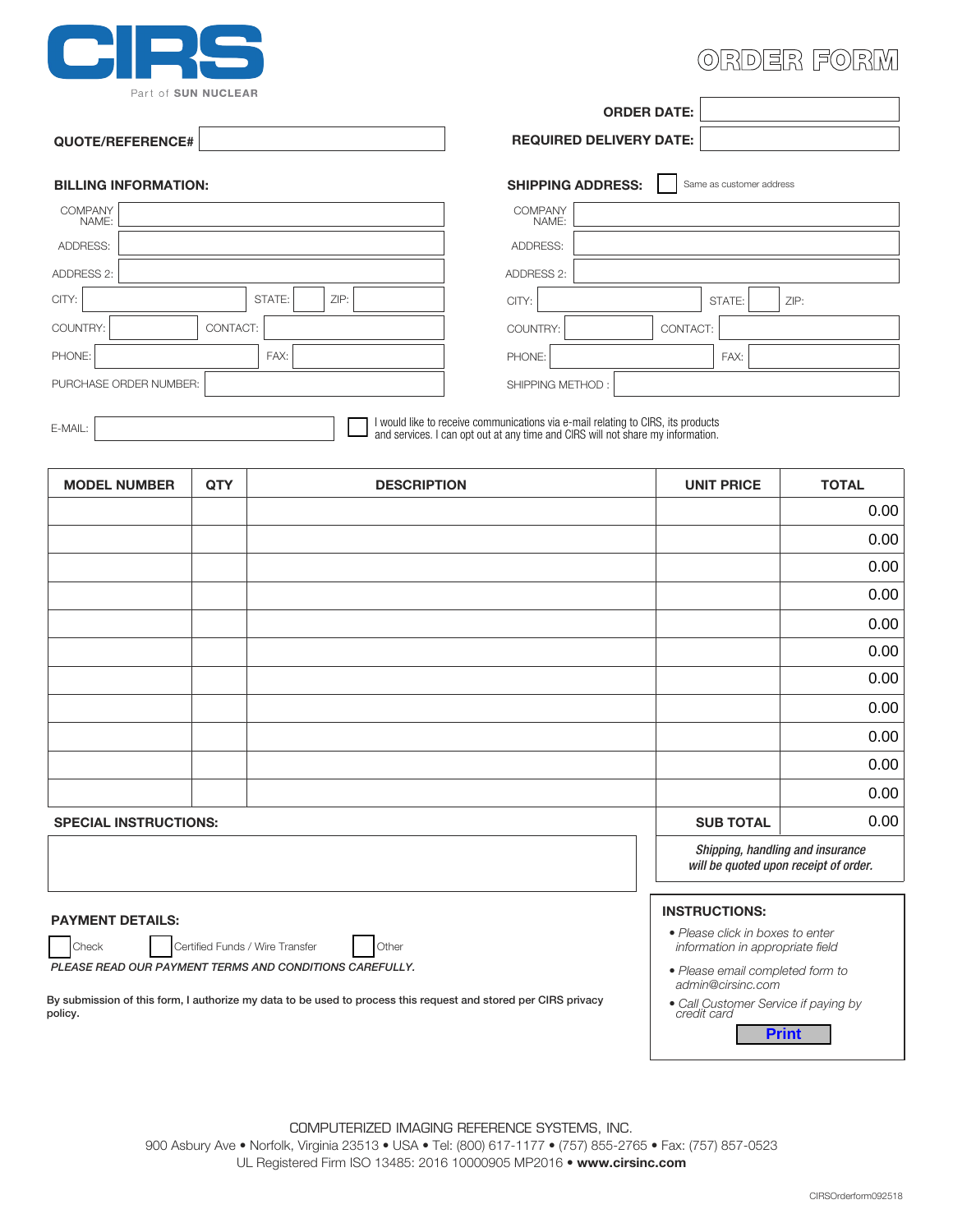# **TERMS AND CONDITIONS**

## **Pricing**

Prices are subject to change without notice. All prices are EXW per Incoterms. Shipping, handling and insurance charges can be quoted at time of order upon request.

# **Ordering**

CIRS welcomes orders by phone, fax or email. When ordering, please specify the quantity and model number and describe the item in detail. Be sure to include shipping and billing addresses (if different). CIRS requires a minimum order of \$150.00. All orders received from customers shall be deemed to be an acceptance by the customer of CIRS standard policies and conditions. When your order is accepted by CIRS, you will receive confirmation from Customer Service.

# **Payment Terms**

CIRS standard payment terms are net 30 days from date of invoice in US Dollars on open accounts with current approved credit, unless otherwise agreed in writing or required by CIRS. CIRS accepts payments by check or wire transfer. Non-standard product orders may require depositor payment in advance. If any payment is past due, CIRS may impose a service charge of the lesser of the maximum amount allowed by applicable law or 1.5% per month. Domestic orders may ship COD upon request or if required by CIRS. CIRS will not accept debit or prepaid cards, however, CIRS can accept VISA, Master Card and American Express subject to a convenience fee of 3%.

# **Delivery**

Unlessotherwisespecifiedattimeoforder,shipmentsinthecontinentalUnited States are made via insured ground traceable carrier. Shipments outside of the continental United States are made via insured, traceable air-freight. CIRS may cancel or delay shipment of any accepted order if the customer's credit becomes impaired or unsatisfactory to CIRS, or the customer fails to meet any financial obligation to CIRS, or any other event or circumstance occurs or exists which causes CIRS to believe that cancellation or delay of the order is advisable. CIRS is not responsible for any loss or damage in transit or delay in shipment or delivery of products occurring after CIRS delivers the products to a common carrier for shipment, or due to any cause beyond CIRS' control. In case of shortages, CIRS reserves the right to allocate available suppliesinsuchmannerasitmay determine. CIRS may, in its sole discretion, without liability or penalty, make partial shipments.

# **Standard Product Improvements**

CIRS standard items are subject to modification without notice. The customer is assured that the item delivered will equal or exceed the item described in all respects or the item may be refused and returned in accordance with CIRS' return policies and conditions.

#### **Purchase of Non-Standard Product**

If you cannot find exactly what you are looking for within the CIRS standard productlistings,pleasesenddetailedspecificationsanddrawingsifapplicable via email to admin@cirsinc.com or fax (757) 857-0523 to the attention of Customer Service. The more information you can provide regarding your particular application and requirements the better we can assist with the design effort. If your request is of a confidential nature, or if CIRS otherwise deems it necessary, a mutual non-disclosure agreement can be executed.

#### **Quotations for Non-Standard Product**

In many cases an informal "ball park" estimate of non-standard product pricing can be provided for budget purposes based on initial discussions. Such estimates are not contractual and orders cannot be accepted based on estimates. In order to provide a formal quotation, additional time and effort on the part of CIRS is often required. Formal quotations will include a proforma invoice and written specifications. All designs, drawings, specifications and associated documents prepared by CIRS are the sole property of and proprietary to CIRS. It is your responsibility to carefully review quotations for accuracy and completeness, and to maintain the confidentiality of CIRS quotations and related designs, drawings, specifications and documents. Reseller discounts do not apply to non-standard product quotations.

All non-standard purchase orders must clearly reference the CIRS quotation number. Submittal of a purchase order to CIRS is deemed acceptance of specifications referenced in the quotation. Upon receipt of a purchase order, CIRS will confirm receipt of the order. This does not indicate acceptance of the order by CIRS or agreement by CIRS to fill the order. Additional timeis often required for further assessment, planning and scheduling. When this process is completed to CIRS' satisfaction you will receive separate notice of

order acceptance and estimated shipping date. CIRS will make every effort to ship on or before the estimated date; however, due to the nature of nonstandard product manufacture, CIRS cannot guarantee the delivery date.

## **Engineering Change Orders for Non-Standard Product**

You may at any time, by written order, make changes in any of the following: (a) the drawings, designs and/or the specifications applicable to the items  $\overline{\text{cover}}$  by your order, (b) the method of shipment and/or packing and (c) the place of delivery. Changes may result in additional costs to you, and CIRS shall not be deemed to have accepted your proposed changes until CIRS notifies you in writing of acceptance of the change request.

## **Customer Acceptance of Non-Standard Product**

All non-standard products are inspected at CIRS to ensure compliance with written specifications. Upon receipt, it is your responsibility to perform acceptance testing in a timely manner. All claims that product received deviates from written specifications and/or contains defects in material and/ or workmanship must be made in writing to CIRS within 30 days of receipt of product and expressly state the details of the complaint. Returns will be allowed only in compliance with CIRS' applicable policies and conditions.

# **Warranties**

CIRS MAKES NO WARRANTIES WITH RESPECT TO ANY OF ITS PRODUCTS OTHER THAN AS EXPRESSLY STATED IN CIRS'PRINTED LIMITED WARRANTY ACCOMPANYING DELIVERY OF THE PRODUCT, OR IN CIRS' THEN CURRENT PRODUCT CATALOG OR WEBSITE. THERE ARE NO OTHER WARRANTIES WITH REGARD TO CIRS PRODUCTS OR PRODUCTS MANUFACTURED BY A THIRD PARTY THAT MAY BE CONTAINED IN OR INCORPORATED INTO CIRS PRODUCTS, INCLUDING WITHOUT LIMITATION ANY IMPLIED OR OTHER WARRANTIES OF MERCHANTABILITY OR FITNESS FOR ANY PURPOSE, OR AGAINST INFRINGEMENT OF INTELLECTUAL PROPERTY RIGHTS OF THIRD PARTIES. THE SOLE AND EXCLUSIVE REMEDY FOR ANY PRODUCTS NOT COMPLYING WITH CIRS' LIMITED WARRANTY WILL BE EITHER REPAIR, RECALIBRATION, REPLACEMENT OR REFUND, WHICHEVER CIRS DETERMINES TOBE APPROPRIATE.

CIRS SHALL NOT BE LIABLE FOR ANY BREACH OF CIRS' LIMITED WARRANTY IF: (A) CUSTOMER MAKES ANY FURTHER USE OF SUCH PRODUCTS AFTER GIVING NOTICE OF BREACH; (B) THE DEFECT ARISES BECAUSE CUSTOMER FAILED TO FOLLOW CIRS'S ORAL OR WRITTEN INSTRUCTIONS AS TO THE STORAGE, INSTALLATION, USE OR MAINTENANCE OF THE PRODUCTS; OR (C) CUSTOMER ALTERS OR REPAIRS SUCH PRODUCTS WITHOUT THE PRIOR WRITTEN CONSENT OF CIRS.

#### **Limited Liability**

All risk of loss or damage from any cause whatsoever will be borne by the customer after delivery of any products to the carrier at CIRS' facility. As collateral security for the payment of the purchase price of the products, customer hereby grants to CIRS a lien on and security interest in and to all of the right, title and interest of customer in, to and under the products, wherever located, and whether now existing or hereafter arising or acquired from time to time, and in all accessions thereto and replacements or modifications thereof, as well as all proceeds (including insurance proceeds) of the foregoing. The security interest granted under this provision constitutes a purchase money security interest under the Virginia Uniform Commercial Code.

The customer is responsible for determining the appropriate use of all products, and assumes all risk and liability associated with their use. CIRS' liability for any claim arising from the sale or use of any of its products will be limited to the actual price paid by the customer for the product involved, whether arising out of related to breach of contract, tort, or otherwise. In no event will CIRS be liable for any claim or demand against it by any party other than the customer, or for any indirect, special, incidental or consequential damages, regardless of whether CIRS knows or is advised of the possibility of such damages and whether such damages were foreseeable.

# **Interpretation and Enforcement of Terms**

All purchases and sales of CIRS products, and all agreements between CIRS and its customers, will be governed by and construed in accordance with the substantive laws of the Commonwealth of Virginia applicable to transactions and agreements made and to be performed entirely within Virginia. Any legal action by any customer relating to any transaction, agreement or relationship between CIRS and the customer, whether based on breach of contract or any other event or cause, (a) must be commenced within one year after